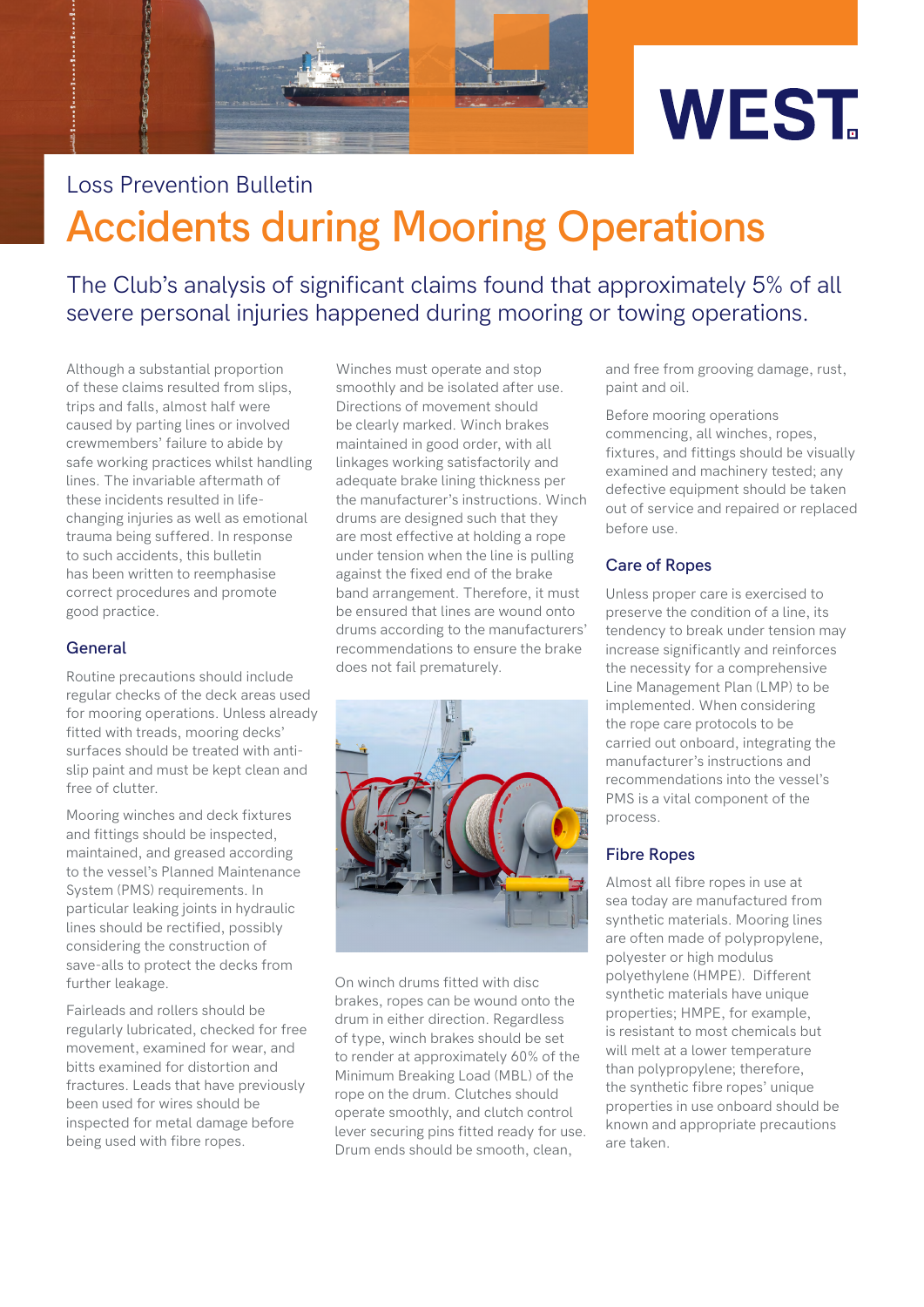Ultra-violet rays may result in actinic degradation, and coils of synthetic ropes should always be stored away from direct sunlight when not in use and covered when in port. The ropes should be stowed well away from paint, thinners and chemicals as these substances' vapours may also cause damage. Storage areas should be well ventilated and fitted with wooden gratings or pallets to assist drainage and improve air circulation. Ropes should never be stowed against hot bulkheads.

A visual inspection of synthetic ropes should be made at frequent intervals, including a thorough examination of the inner strands and the condition of the splices. "Powdering" between strands is usually an indication of excessive wear and weakness. Excessive surging from warping drums or bitts should be avoided as friction may cause the fibres to fuse, resulting in a reduction in strength. The fitting of eye splice protectors around rope eyes may provide additional protection against wear. When the working end of a rope, be it on a winch drum or a loose coil, becomes worn or damaged, it should as a temporary measure be either be cropped and re-spliced or the rope "end for ended".



# **Wire Ropes**

With the correct lubricant grade, lubrication should be carried out regularly to minimise internal and external corrosion, and cores must not be allowed to dry out. A kinked wire will reduce strength; therefore, care must be taken to avoid bending it excessively. Similarly, crossing wires on the drum end may cause the line to become crushed or flattened. The presence of snags, kinks, bird caging, crushed or flattened strands, and corrosion reduces the wire's strength.

Wires, including splices, should be periodically examined along their entire length and any damage evaluated in line with the company's wire discard criteria, which should be detailed in the vessel's Safety Management System (SMS), to determine whether replacement is necessary. If a wire's strength is in any doubt, it should be taken out of service and replaced. When handling wire ropes, suitable gloves should always be worn to protect the hands from snags.

## **Parting Ropes**

When berthing, the most critical period is often after the first line has been sent ashore. The strain on a single line may be considerable, significantly increasing the risk of its parting. Although synthetic ropes have great elasticity and an excellent capacity to absorb sudden shock, breaking when under stress may produce a potentially dangerous snapback. It is difficult to predict when a synthetic rope under strain approaches its breaking point as audible indications are often absent. Personnel on the mooring deck should always stand in positions of safety in such circumstances, clear of the snap-back zone area.

Wire ropes have less elasticity but may give a prior warning if about to part. Sharp cracks may be heard, and individual strands may begin to unravel before the breaking point is reached. Although a parting wire may not travel as far as a synthetic rope, snap-back effects can be equally harmful. Even when fitted with a synthetic fibre rope tail, wire rope's limited ability to absorb shock makes it desirable that only fibre ropes are used as first lines to heave a vessel alongside.

Whenever a line is observed to be coming under excessive strain, all possible measures shall be taken to reduce the line's tension so far as is safe and practicable.

#### **Stoppers**

Stoppers should always be of the same type as the fibre rope to be held, of sufficient length and adequate strength; ideally, 50% of the MBL of the line being held.

Synthetic ropes demand flexible synthetic stoppers made of low-stretch material and with a high melting point. Polyester and polyamide stoppers are both acceptable; however, it is advised that polyamide stoppers are not used with polyamide ropes due to its low friction of coefficient. The stoppers should preferably be rigged with both ends free so that they crossed over and under, "West Country" method can be used.

Chain stoppers should be used with wire ropes, first fastening the chain in a well-spaced "cow hitch" and turning the tail several times against the lay of the wire. It must be remembered that stoppers serve only to hold the line momentarily while it is secured, and sudden shocks or increased load may cause the stopper to part. Once a rope has been laid up on the bitts,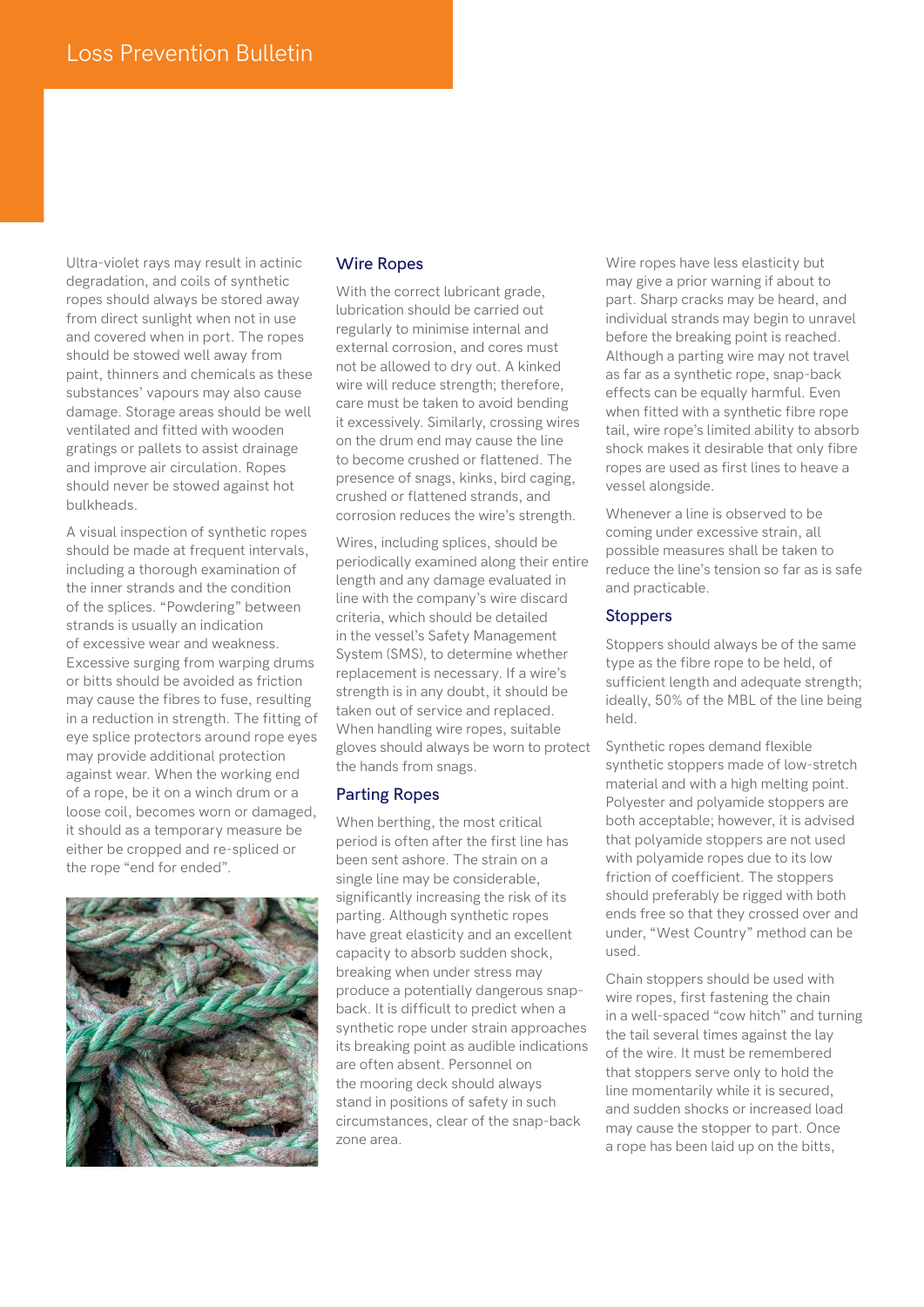the stopper must be removed from the rope. When a line has been tensioned on a drum end, it must be stoppered and transferred to mooring bitts; it is bad practice to leave lines on drum ends that are not in the process of being tensioned or slacked.

# **Mooring Operations**

It is essential that sufficient personnel are detailed to attend the mooring operation and that the activities to be undertaken are adequately explained and supervised by a deck officer. Personnel not involved in the mooring operation should be kept well clear of the mooring decks. In the event of an unusual or non-standard mooring operation, it is recommended that a new risk assessment be completed before the operation commences as they will potential have associated hazards not covered within the risk assessment done for a standard mooring operation.

The officer should take charge of the communication link between the mooring deck and the bridge. All communications should identify the vessel to ensure that no misunderstandings occur when other vessels communicate on the same radio frequency. Accurate reporting to the bridge is essential, with instructions from the bridge acknowledged, repeated and then confirmed once actioned. The bridge must also be advised when all ropes, be they moorings or tugs lines, are clear of the water and main engines and thrusters can be used.

Additionally, there must be a clear communication line between the mooring officer and the linesman, and parities must always maintain visual contact during the operations. There should be one linesman who is clearly identifiable as the contact point to which illuminated at night. visible/hand signals are communicated.



The mooring officer should not get involved in the physical mooring activities but should maintain an overview of the operation. Keeping a sharp lookout for potential hazards should be considered an integral part of the mooring officer's duty.

The officer should also ensure that the mooring party wears correct personal protective equipment in line with the requirements of the vessel's SMS, which will include, as a minimum, safety helmets (with chinstraps secured), appropriate footwear, and high visibility clothing which will not become entangled during mooring operations. Safety goggles should be available if an anchor needs to be used, and gloves should be used whenever wire ropes are handled due to the danger of injury from broken wires. Provided permission has been obtained from the bridge, mooring decks should be

The mooring officer should alert shore personnel before a heaving line is thrown and warn the mooring party when it is about to be thrown back to the ship. Being hit by the end of a heaving line can cause serious injury, and the "monkey's fist" should only be made of rope and never be formed around a heavy weight.

Split drum winches are designed so that the line should leave the drum's tension side from the first wrap of rope to ensure maximum holding capacity. Care must be taken when crewmembers are transferring the rope from the drum's storage side to the tension side; the rope should be pulled through the gap in the drum divider rather than pushed, as it may spring back and strike the crewmember.

Self-tensioning winches are fitted on some vessels; however, it is recommended that these are not used in self-tensioning mode when a vessel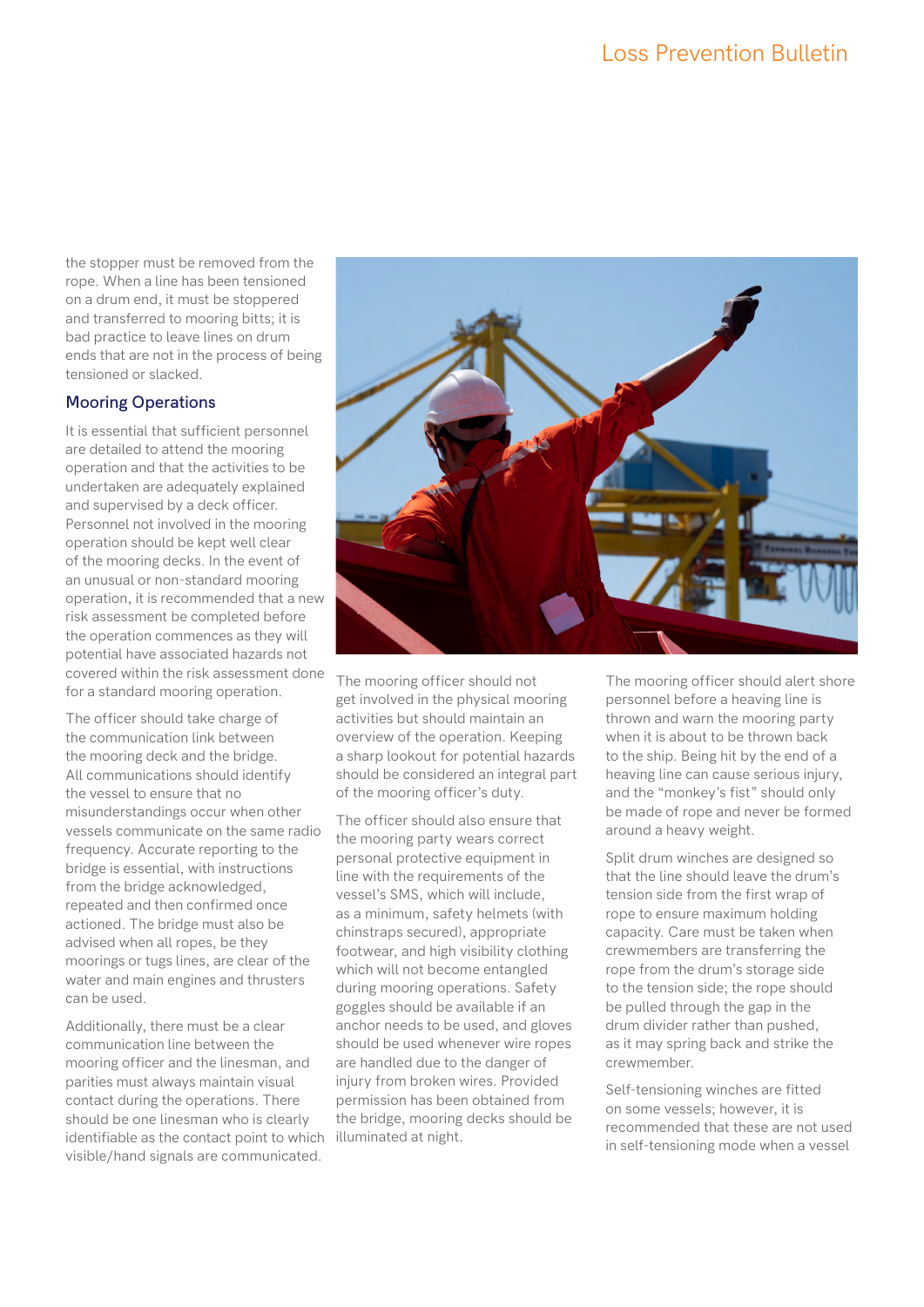is connected to a shore manifold or has limited room ahead/or astern of the vessel. There have been many instances of vessels, when using self-tensioning winches, creeping along a berth due to the prevailing environmental conditions.

The responsible officer should also make sure that the basic principles of safe mooring are closely followed by those working under their direction by ensuring that, as a minimum, the following points are abided by whilst they are conducting mooring and towage operations.

- Never stand within the bight of a line.
- Never stand in the bight formed between the winch drum or the drum end and the fairlead.
- **Always stand in a position of safety,** clear of a line's snap-back zone area when lines are under tension. Lines will generally snap-back in a direction based upon the direction in which it was leading. When led around pedestals or bitts, the line will snap-back around these in a much larger arc.
- **Ensure only experienced** crewmembers operate winch controls.
- Never leave rotating winches unattended or with winch control levers tied off.
- **Ensure winch operators can see the** officer in charge.
- **Always try and remain in full control** of a line.
- Never attempt to stop an unchecked line by grabbing hold or stepping on it.
- When lines are being run using a line boat, the lines are to be lowered under control to the boat and are

not to be let go such that they fall uncontrollably into the boat/water.

- **Avoid large changes in the direction** of a line by leading ropes and wires around sharp bends.
- Don't surge lines unnecessarily; always endeavour to winch back.
- **Avoid crossing wires and synthetic** fibre ropes or leading both rope types through the same fairlead.
- Don't stand too close to the drum end when heaving or slacking.
- **E** Ensure that a second person helps each drum-end rope handler pay out the line or pick up the slack.
- With synthetic lines, don't apply too many turns to the drum end. Three or four turns are generally sufficient; however, whelped drums may require more turns.
- **All leads within the mooring line** arrangements must be of matching dimension, MBL and material. Where synthetic fibre and wire ropes are available, the two types should not be mixed in the same service. For example, breast lines should not be a mixture of wire and

fibre ropes; instead, they should be either wires or fibre ropes.

**Ensure that during the running of the** mooring lines that each service, i.e. breast, spring, head and stern lines, are done as stipulated in the Towing and Mooring Arrangements Plan and symmetry about the vessel's longitudinal centre line is maintained as much as possible.

# **Tugs**

When making fast to a tug, in most cases, a tug's line will be used, however; if a ship's line is required to make the tug fast, then care should be taken to select the best ship's line available, ensuring the line is in good condition, has sound splices and does not have short splices within its length. The ship's line selected should be of sufficient strength to withstand any dynamic loading imparted in it during the towing operation. It is recommended that the MBL of the ship's line's line is at least twice the bollard pull of the tug. When connecting or letting go towing lines, either provided by the tug or vessel, these must always be kept under